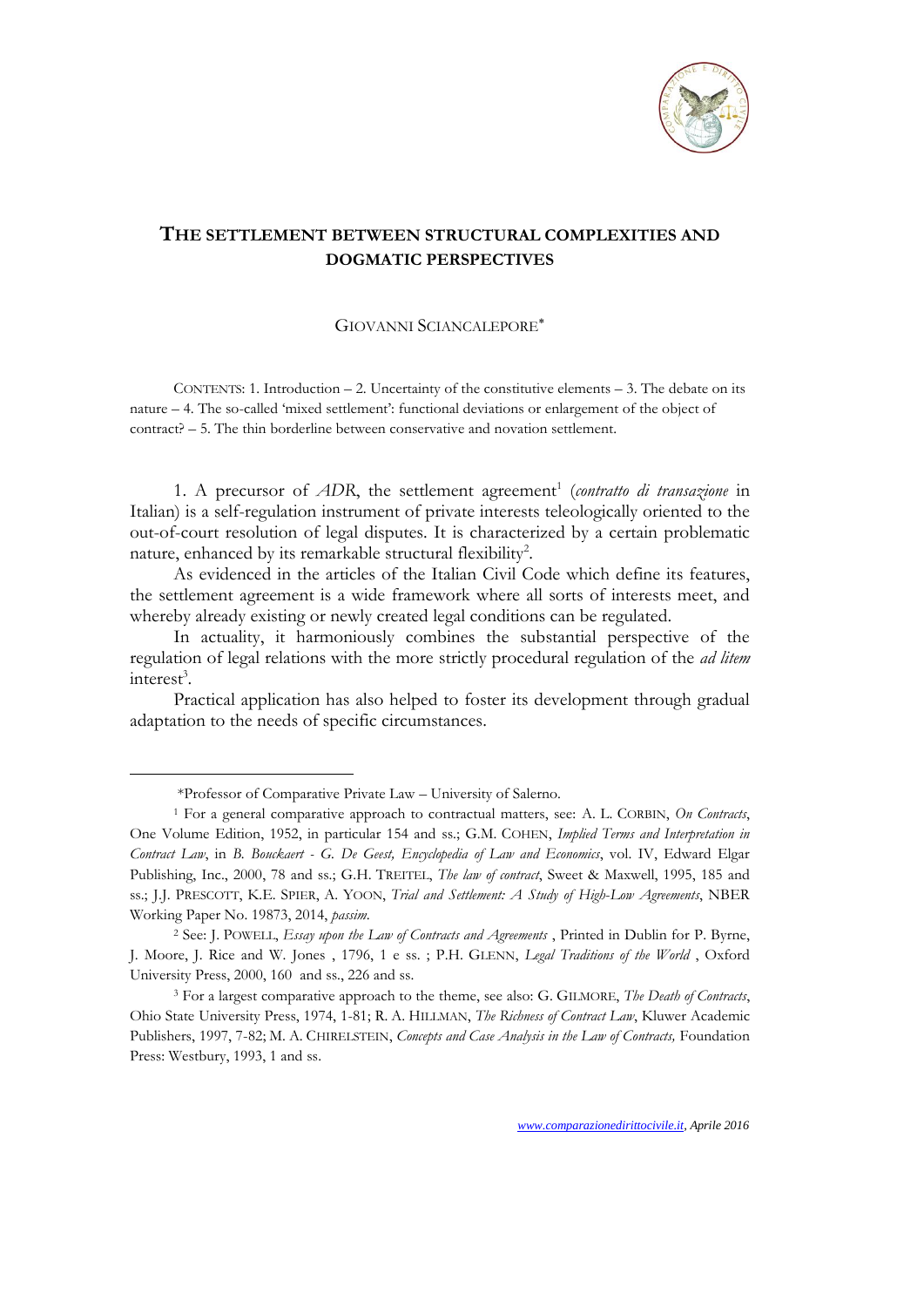

Therefore, the approach to its analysis cannot leave out the examination of its defining dogmatic accounts, driven by the ambition - not always fulfilled – to clearly identify its peculiar and defining traits, which also aims to distinguish it from similar cases.

Any issue thereto related actually raises interpretation problems, which typically lead to unsolved matters and culminate in the most varied solutions.

As will emerge in the course of this study, the only unifying factor pertains to the purpose of regulating an existing or potentially conflicting legal relation, since, in other respects, several differences in reconstructive perspectives and court regulations persist.

2. A settlement (it*. transazione*) is a consensual agreement whereby the parties end an ongoing dispute, i.e. they prevent the emergence of it through mutual concessions<sup>4</sup>. This is an instrument of private autonomy for the contractual resolution of legal disputes<sup>5</sup>. A constitutive precondition for the agreement must be, therefore, a current or potential contrast<sup>6</sup>, to be understood as a conflict of interest as to the existence, extent or the exercise of a right<sup>7</sup>.

Whereas its definition does not seem to raise particular problems, the same cannot be said for its constitutive elements<sup>8</sup>. According to the prevailing court

<u>.</u>

<sup>6</sup> For more informations see also STEVEN J. BURTON, *Breach of Contract and the Common Law Duty to Perform in Good Faith*, Harvard Law Review, Vol. 94, *passim*; J. GORDLEY, *The Philosophical Origins of Modern Contract*, Clarendon Press, 1991, 4 and ss.

<sup>7</sup> In a comparative perspective see: R.P. ECLAVEA, *Contracts. Construction and Effect*, in *17 Am Jur 2d Contracts*, 2003, 336 e ss., who says: "The construction of words and of other manifestations of intention forming an agreement is the process of determining from such manifestations what must be done by the respective parties in order to conform to the terms of the agreement. Additionally, a contract should be viewed prospectively as the parties viewed it at the time of its execution, and not from a retrospective point of view"

<sup>8</sup> For a comparative approach, see to : E. POSNER, *The Parol Evidence Rule, The Plain Meaning Rule, and the Principles of Contractual Interpretation*, in *U. Penn. L. Rev*., 1998, 533 and ss.; C. M. MCCORMICK, *The Parol Evidence Rule as a Procedural Device for Control of The Jury,* in *Yale L. Journal*, 1932, vol. 41, 365 and ss.

<sup>4</sup> On this teme in particular, see: J. GORDLEY, *The Philosophical Origins of Modern Contract* , Oxford Clarendon Press, 1991, who affirms (pag. 4): "Natural law influence can be seen, inter alia, in the idea of consent and agreement embedded in the notion of contracts"

<sup>5</sup> For more informations see: J. BEATSON, A. BURROWS AND J. CARTWRIGHT , *Anson's law of contract*, Oxford University Press, 2010, twenty-ninth edition, *passim*; H.G. BEALE, W.D. BISHOP AND M.P. FURMSTON, *Contract – cases and materials*, Butterworths, 2007 fifth edition, *passim*; E. MCKENDRICK, *Contract law: text, cases and materials*, Oxford University Press, 2012 fifth edition, *passim*; BROWNSWORD, R. SMITH & THOMAS, *A casebook on contract*, Sweet & Maxwell, 2009, twelfth edition, *passim*.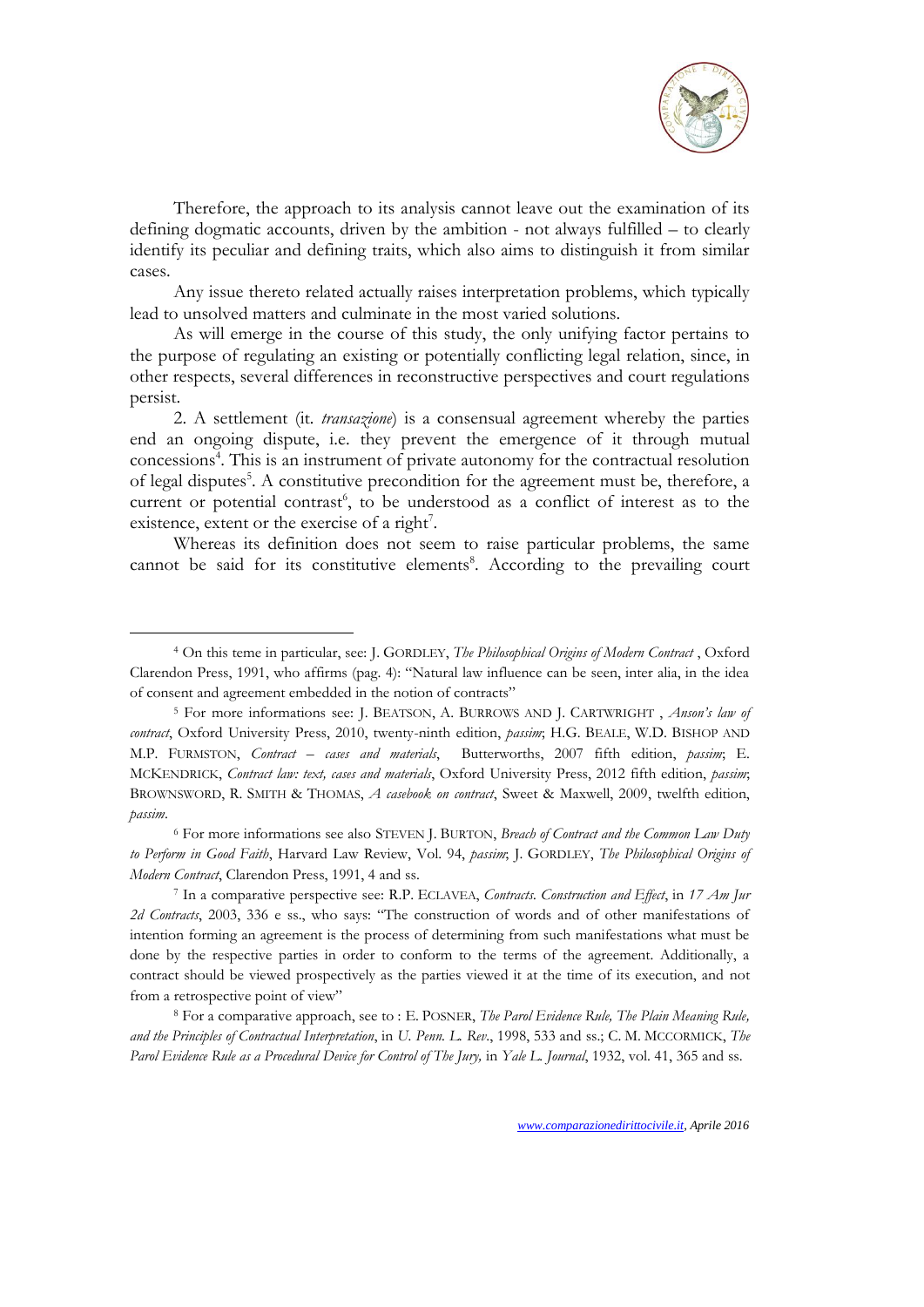

decisions<sup>9</sup>, the disagreement between the parties must stem from a state of uncertainty regarding the position of one of the parties and the related rights<sup>10</sup>. The *res dubia* emerges as a substantial prerequisite for the settlement, along with the dispute and the two-way nature of the concessions.

It should however be clarified that said "uncertainty" refers to a merely subjective characteristic, based on the personal assessment made by the parties about the conditions in fact and/or in law (and the related legal positions), and not a condition that is intrinsic to the context which will be affected by the agreement $^{11}$ . A testimony of the subjective nature of the *res dubia* is the absolute irrelevance of the *a posteriori* demonstration of the possible groundlessness of the claim made by one of the parties. In fact, once the agreement has been enforced, there is no chance to determine the pre-existing legal condition<sup>12</sup> to contest the validity of the settlement<sup>13</sup>, save within the terms of art. 1971 C.C. et seq. On the other hand, for the purposes of appealability, the investigation into the subjective circumstances underlying the settlement is limited by the provisions contained in articles 1969, 1970, 1971 C.C. et seq.

Even in reference to the real necessity for the *res dubia*, doctrinal positions diverge<sup>14</sup>. Along with the thesis, supported by court decisions, that makes it an

<u>.</u>

<sup>12</sup> As in Cass. 1 September 1995, n. 9229*,* in *Giust. Civ. Mass.*, 1995, 1587, "non è rilevante la posizione psicologica della parte, o delle parti, sulla situazione di diritto della controversia: non lo è neppure la certezza assoluta della intangibilità della propria posizione" (the psychological position of the party, or parties, on the legal position of the dispute is not relevant: neither is the absolute certainty of the inviolability of their own position: translation editor's).

<sup>14</sup> For more information, see : J.H. MERRYMAN, *On the Convergence (and the Divergence) of the Civil Law and the Common Law*, Stanford J of Int. , 1987, 357 and ss. ; J. FRANK , *Influence of Civil Law in Common Law*, Pennsylvania Law Review 1, 1956, *passim*; W. TETLEY, *Mixed jurisdictions: common law vs* 

<sup>9</sup> For a comparative approach, see: G.R. SHELL, *Contracts in the Modern Supreme Court*, 81 *Calif L Rev, 1993,* 431 and ss.

<sup>10</sup> In particular, see U. WEISS, *The Regressive Effect of Legal Uncertainty*, Tel Aviv University Law Faculty Papers, 2005, *passim*.

<sup>11</sup> On this point see Cass. 25 October 2013, n. 26164, on *[www.dejure.it](http://www.dejure.it/)* " Ai fini di una valida conclusione di una transazione è necessario, da un lato che essa abbia ad oggetto una "res dubia", e, che cioè cada su un rapporto giuridico avente, almeno nella opinione delle parti carattere di incertezza, e, dall'altro che, nell'intento di far cessare la situazione di dubbio, venutasi a creare tra loro, i contraenti si facciano delle concessioni reciproche" (For the finalization of a settlement to be valid, it is necessary, on the one hand, that it refers to a *res dubia*, viz., concerning a legal relation having, at least in the views of the parties, a certain character of uncertainty, and, on the other hand, that, in order to put an end to the situation of doubt arisen between them, the contractors make mutual concessions: translation editor's). Similarly, Cass. 6 may 2003, n. 6861, in *Riv. not.*, 2003, 343 et seq.; Cass., 6 October 1999, n. 11117, in *Giur.it*., 2000, 1152; Cass., 10 July 1985, n. 4106, in *Riv*. *dir. comm*., 1987, II, 37.

<sup>13</sup> Cf. Cass. 27 April 1982, n. 2633, in *Giur. It. Mass.*, 1982, as in *[www.dejure.it.](http://www.dejure.it/)*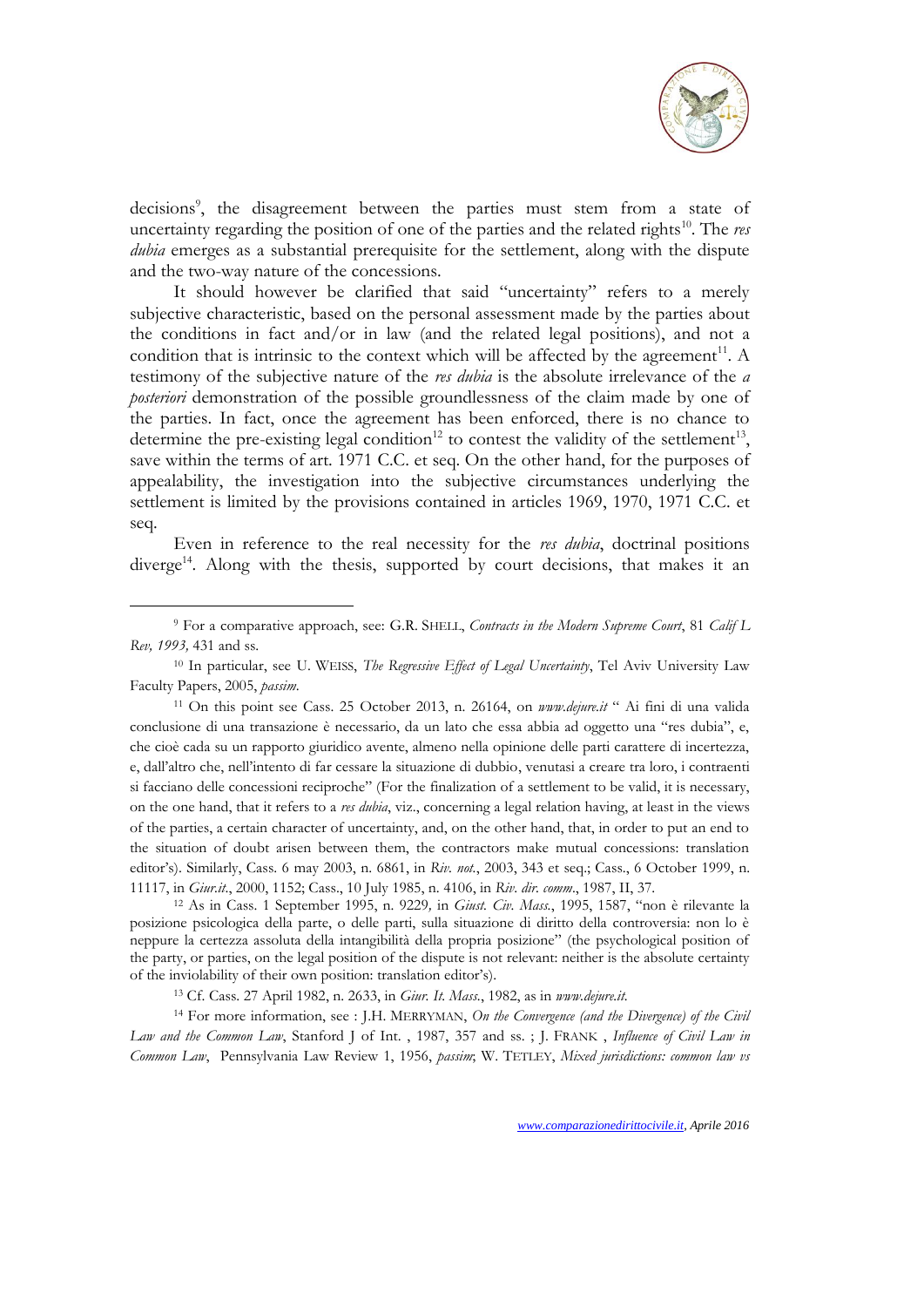

essential requirement just as much as mutual concessions, there is another orientation which, by denying it its specific autonomy, assimilates it to the *res litigiosa*, to be understood as the actual legal dispute or the potential cause of the settlement<sup>15</sup>.

According to this approach, supported by the lack of any textual reference, the settlement does not presuppose the uncertainty of the *status quo*, but only the existence or the potential for a dispute, susceptible of being settled through the concessions laid down in art. 1965 C.C.

Consequently, the only essential requirement should be sought in the *res litigiosa*, conceived as an existing or virtual contrast between two or more parties about «the enforcing of a right, consisting in the claim and challenge of the very existence and extent of said right<sup>16</sup>», on which all the different opinions converge<sup>17</sup>.

Clearly, it is not enough to have a simple financial dispute on whose ground, in truth, the negotiations of any contract are made: the Italian term *lite* refers to a legal dispute, a situation that is already regulated by law, in response to which the parties take opposite views<sup>18</sup>.

The latter need not be ongoing, as it could also be a contrast *in itinere*, that is, a merely potential one.

*civil law (codified and uncodified),* La L Rev,2000, 677 e ss. ; G. GORLA, *The Theory of Object: A Critical Analysis by Means of the Comparative Method*, Tulane Law Review, 1954, 456 e ss.

<sup>15</sup> About the necessity of *res dubia*, positions diverge. Along with the thesis, supported by court decisions, that makes it an essential requirement just like mutual concessions, there is another orientation, which, by denying its specific autonomy, traces it back to the *res litigiosa*, to be understood as the actual legal dispute or the potential cause of the settlement. In this sense, F. SANTORO PASSARELLI, *Nozione della Transazione*, in *Riv. dir. civ*., 1956, 303. On the same topic, C. ROMEO, *Res dubia e reciproche concessioni in tema di causa transattiva*, in *Cont.*, n. 12, 1999, 1113 ff.; P. D'ONOFRIO, *Transazione*, in *Commentario del Codice Civile*, edited by A. SCIALOJA and G. BRANCA, 1974, 269. For more, see also: HERMAN, SHAEL & HOSKINS, DAVID, *Perspectives on Code Structure: Historical Experience, Modern Formats, and Policy Considerations*, in *Tul L Rev* , 1980, *passim*.

<sup>16</sup> E. DEL PRATO, entry *Transazione*, in *Enc. Dir*., XLIV, Milan, 1992, 813.

-

<sup>17</sup> Some judgments of the Court of Cassation identify the *res litigiosa* with the matter of the settlement and not as a precondition for it, considering that the matter of the agreement cannot be the legal position in question, but rather the dispute that was caused by it.. Cf. Cass. 6 October 1999, n. 11117, in *Giur. it.*, 2000, 1152, "L'oggetto della transazione non è il rapporto o la situazione giuridica cui si riferisce la discorde valutazione delle parti, ma la lite cui questa ha dato luogo o può dar luogo e che le parti stesse intendono eliminare mediante reciproche concessioni" (The object of the settlement is not the relation or the juridical situation referred to by the discordant evaluation of the parties, but the resulting or potentially resulting dispute which the parties intend to resolve through mutual concessions: traslation editor's).

<sup>18</sup> For a comparative perspective, see: A. LEFF, *Unconscionability and the Code – The Emperor's New Clause* in *UPA L Rev 485*, 1967. 142 G.R. SHELL, *Contracts in the Modern Supreme Court* 81, in CALIF L REV, 1993, 431 and ss.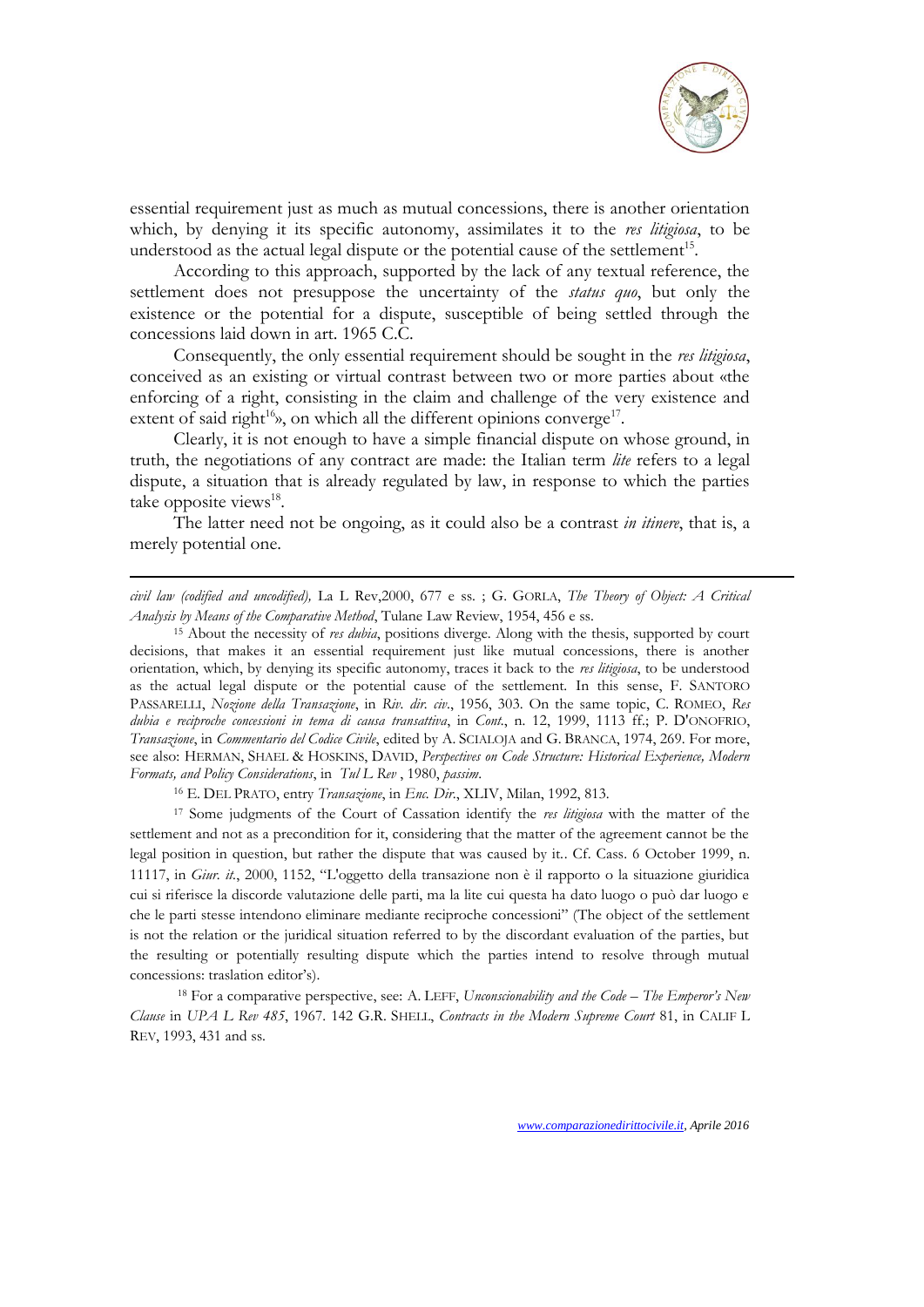

It is also believed that requests should be all but outlined, with the character of "potentiality" referring to the establishment of a trial between the parties. If this requirement is to be interpreted as regarding the claims and not the conflict *inter partes*, it would then be difficult to assess the reciprocity of the concessions, since it would not be possible to analyze the two-way correspondence of costs and benefits in the agreement<sup>19</sup>.

In order to start a dispute, therefore, it is necessary that the disagreement between the parties has reached at least the threshold of formal opposition of the view taken by the other party, so as to determine a contrast between discordant theses $^{20}$ .

The well-known maxim *aliquid datum aliquid retentum* summarizes the last requirement of the settlement agreement, as referred to in art. 1965 CC.

The "mutual concessions" are the sacrifices that each party is willing to bear regarding the content of one's claim against the other, in order to put an end to the dispute or to prevent its *incipit*.

It is not required, within the settlement, that the parties specify in detail the sacrifices made and the rights that may be waivered, provided that from the interpretation of the new agreement emerges the reciprocity of the benefits obtained through the sacrifices made.

The settlement, in fact, cannot exist without mutual concessions, as these alone are the means whereby its causal connection is outlined $21$ .

In the opposite case, the agreement will not be granted its settling nature and function.

In other words, it is not enough that the parties reach a resolution of the existing *dispute*, as it is essential that such resolution is reached through mutual sacrifices.

Without them, the settlement will fall under a different causal connection (eg. evaluation agreement, recognition of debt), which is external to the notion of settlement.

The existence of such a factor must be evaluated in reference to the existing (or so regarded by the parties) legal situation at the very finalization of the contract, since it is – outside the cases provided by in artt. 1971-1975 C.C. – irrelevant, and considered to be a belated error by one of the parties about the legal conditions in force at the time of stipulation.

<sup>19</sup> This study follows the prevailing court reports. Cf. *ex pluris* A. PALAZZO, entry *Transazione*, in *Novissimo dig. it.*., *Disc. priv., sez. civ*., XIX, Turin, 1999, 40 and ss.

<sup>20</sup> To make a comparison, see D.B DOBBS,., *Law of Remedies Damages, Equity, Restitution* , West Pub Co, 1993, 3. and ss.

<sup>21</sup> For a comparative approach, see to M.A. EISENBERG, *Expression Rules in Contract Law and Problems of Offer and Acceptance*, in 82 *Calif L Rev , 1994,* 1127 and ss.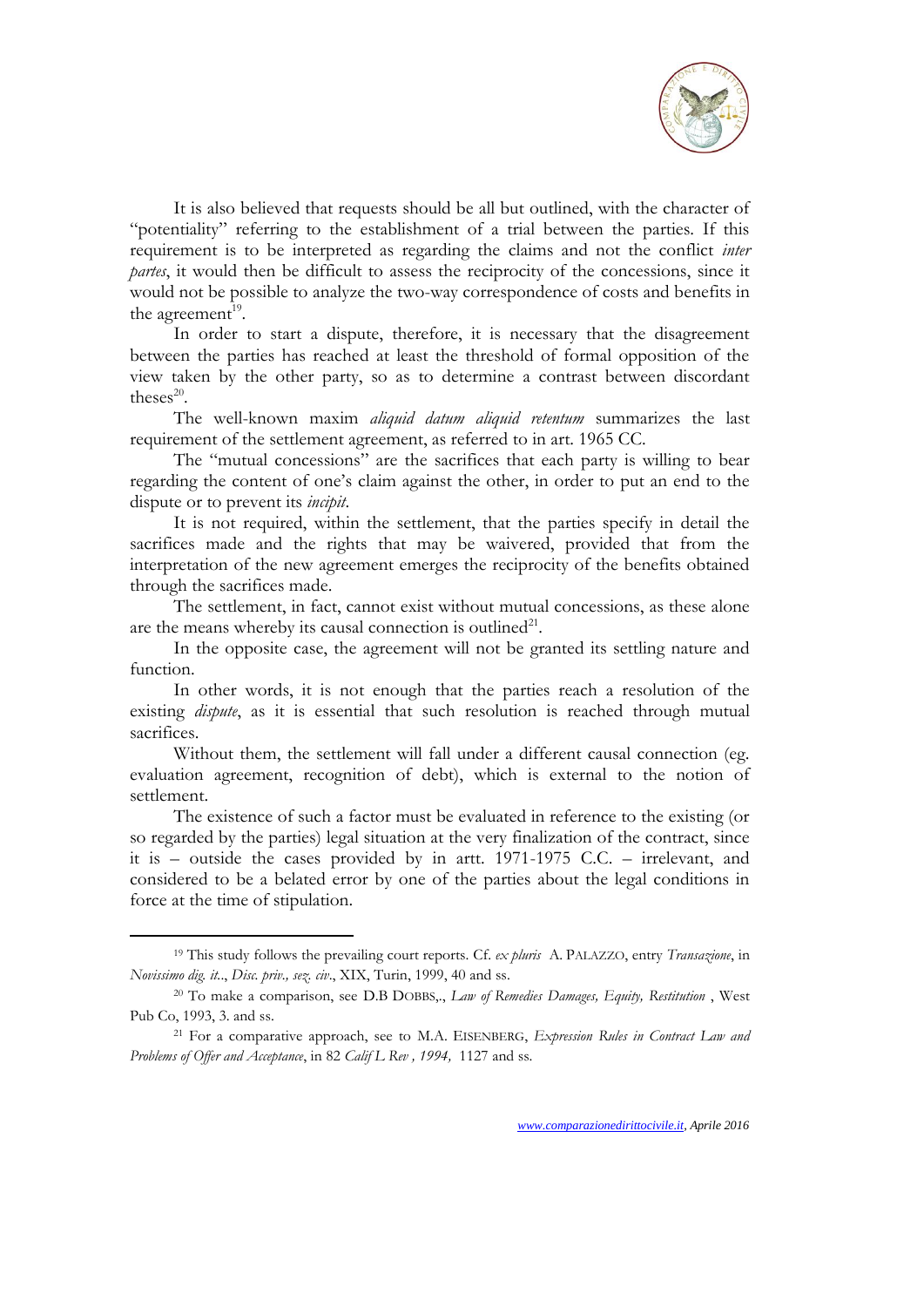

The concept of reciprocity of the respective concessions<sup>22</sup> does not imply an equivalence between the two. This is confirmed by the legal provisions in art. 1970 CC, which exclude the possibility of an appeal in the case of damages.

The consideration of mutual sacrifices and benefits deriving from the agreement falls within the discretion of the parties and is an expression of their contractual autonomy, since the trial judge cannot replace the comparative assessment on the suitability and adequacy of mutual concessions<sup>23</sup>.

Mutual concessions, therefore, need not be homogeneous nor corresponding, but either party must endure a sacrifice with a view to an advantage whose content may be various. Thus, for example, the recognition of a performance to be carried out can be reciprocated with one to be given or borne and vice versa<sup>24</sup>.

Any lawful performance may be the subject of a grant settlement. This includes the waiver of a right or the waiver of an appeal - which, on closer inspection, affects the power of action of a private individual - provided that such rights can be enjoyed.

-

<sup>22</sup> For a largest comparative approach, see A.T. VON MEHREN, *The Civil Law System,* Englewood Prentice Hall, 1957, 529 and ss. ; S. M. LEAKE , *Principles of the Law of Contracts,* Stevenson and Son, Ltd, 1906, 739 and ss.

<sup>23</sup> Cf., Cass. February 22, 2000, n. 1980, in *Giur. it. Mass.*, 2000, on *[www.dejure.it](http://www.dejure.it/)* : "Affinchè un negozio possa essere considerato transattivo è necessario, da un lato, che esso abbia ad oggetto una "res dubia", e cioè cada sopra un rapporto giuridico avente, almeno nell'opinione delle parti, carattere d'incertezza, e, dall'altro lato, che, nell'intento di far cessare la situazione di dubbio venutasi a creare tra loro, i contraenti si facciano delle concessioni reciproche, nel senso che l'uno sacrifichi qualcuna delle sue pretese in favore dell'altro, indipendentemente da qualsiasi rapporto di equivalenza fra "datum" e "retentum". L'accertamento della natura transattiva di un determinato negozio, compiuto dal giudice del merito nel rispetto dei canoni legali di ermeneutica contrattuale e sorretto da motivazione immune da vizi, si risolve in una valutazione di fatto, incensurabile in sede di legittimità **(**For a contract to be considered a settlement agreement it is necessary, on the one hand, that its object is a *res dubia*, i.e. it regards a legal relation which has, at least in the view of the parties, a character of uncertainty, and on the other hand that, with a view to bring the situation of doubt to an end, the parties make mutual concessions, meaning that one sacrifices some of their claims in favor of the other, independently of any equivalence in the "datum /retentum" ratio. The evaluation of the settling nature of a particular contract, made by a trial judge in compliance with the legal canons of contractual heremeneutics and supported by cause above any vices, results in an evaluation in fact, which cannot be questioned in a in a court of law: traslation editor's). Similarly, Cass. 17 January, 2003, n. 615, in *Riv. not*., 2007, 1441. According to court decisions, the unquestionability of the proportionality between mutual concessions, even if with different motivations, is also undisputed. On the same topic, see F. CARNELUTTI, *Transazione ed eccessiva onerosità*, in *Riv. dir. proc*., 1955, 49 ff, who links the *de qua* unquestionability to the supposed uncertain nature of the settlement.

<sup>24</sup> Cass. 6 May, 2003, n. 6861, in *Giust. Civ. Mass.*, 2003, 5.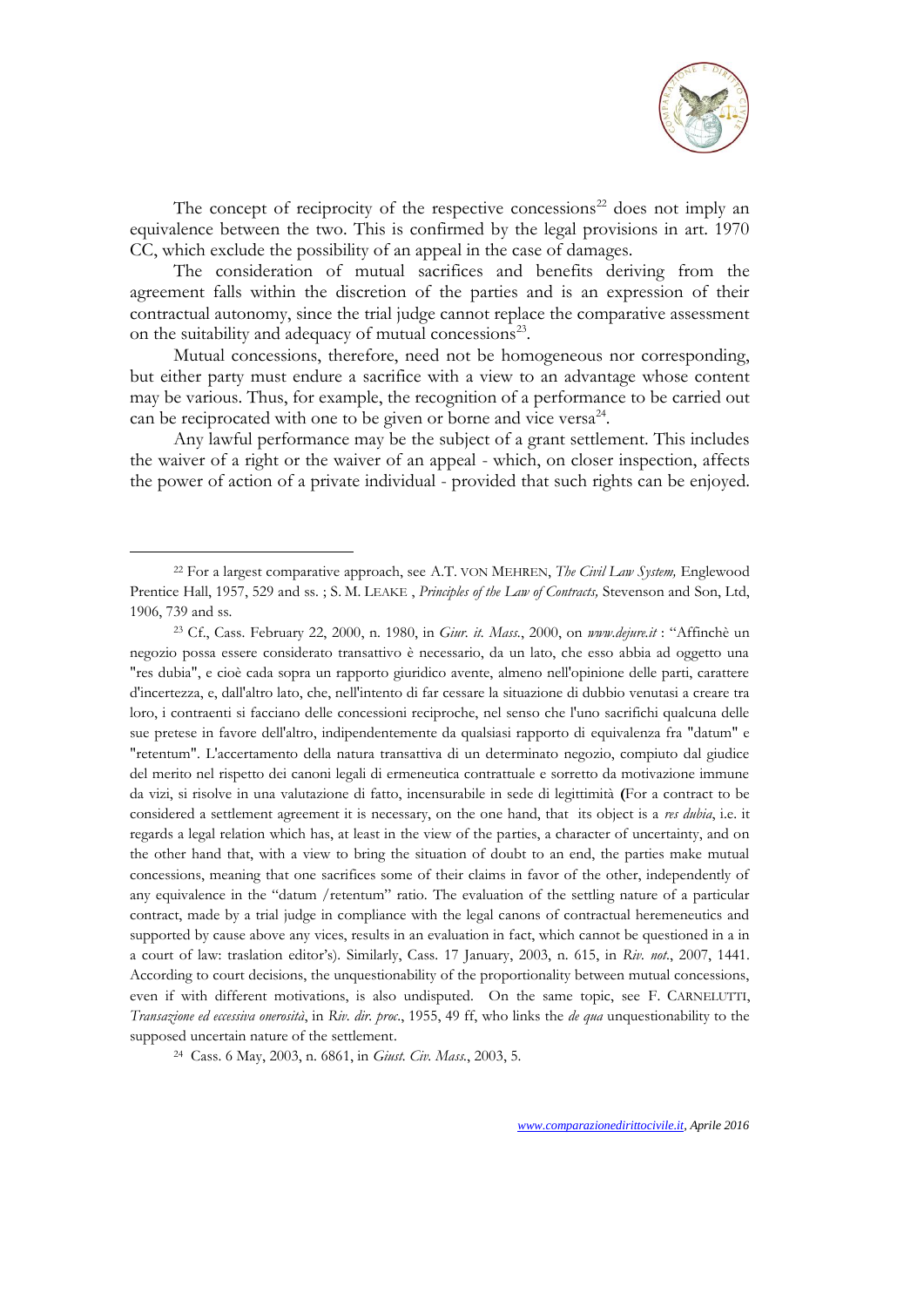

Even a release – so long as it represents the will to waiver one's right - can be of a settling nature<sup>25</sup>.

A settlement which does not include mutual concessions is to be considered completely null for lack of an essential element<sup>26</sup>.

3. In line with the tenets of the Italian Civil Code, both with regard to the definition and the *sedes materiae* of its regulations, the settlement is considered a bilateral, pecuniary contract with mutual performances<sup>27</sup>.

Its nature, however, has long been debated. Whereas one theory recognizes its predominant function to resolve the contrast between opposing claims, another theory emphasizes the elimination of uncertainty in the legal relation *inter partes*.

The comparison with the evaluation contract (*negozio di accertamento* in Italian) and the need to clarify this relation have greatly contributed to outlining its functional  $\rm profile^{28}.$ 

In particular, it has been noted that, through the settlement agreement, the parties – far from wanting to impart the requirement of certainty to the legal relation being challenged - seek to settle a dispute through mutual concessions instead<sup>29</sup>.

Thus, while the settlement agreement is the resolution of a present or future dispute which leads to a settlement of interests suited to change and replace the legal relation disputed, the evaluation contract has the only purpose of imparting legal certainty to a previous relation or contract and clarifying its provisions and effects<sup>30</sup>.

<sup>25</sup> Cf., *ex pluris*, Cass. 20 January 2003, n.709, in *Giur. it. Mass.*, 2003, on *[www.dejure.it.](http://www.dejure.it/)*

<sup>26</sup> See Cass. 25 October 2013, n. 2461, in *Giur. it*., I, 2014, 34 ff.: " .:"..res dubia e reciproche concessioni sono elementi imprescindibili per la validità di una transazione" (..*res dubia* and mutual concessions are essential elements for the validity of a settlement: traslation editor's).

<sup>27</sup> See E. DEL PRATO, *Superamento della lite e transazione*, in *Riv. arb*., 2002, 366 ff. It is important to mention the heated debate that has engaged authors on the negotiating or contractual nature of the settlement. On the topic, see F. CARNELUTTI, *La transazione è un contratto?*, in *Riv. dir. proc*., 1953, I, 185 and P. D'ONOFRIO in *La transazione e il contratto. Scritti giuridici raccolti per il centenario della Casa editrice Jovene*, 1854-1954, Naples, 193 ff. For more informations, see also: J.H. MERRYMAN, *On the Convergence (and the Divergence) of the Civil Law and the Common Law*, 17 Stanford J of Int L 357, 1987, *passim*.

<sup>28</sup> For more information: KESSLER, FRIEDRICH, *Contracts of Adhesion – Some Thoughts About Freedom of Contract*, 1943, in *Colum L Rev*, pp. 629 - 632.

<sup>29</sup> For a comparative approach: G. GILMORE, *The Death of Contracts,* Ohio State University Press, 1974, *passim*, R.A. HILLMAN, *The Richness of Contract Law,* Kluwer Academic Publishers, 1997, 7 and ss; G. C. VERPLANCK, *An Essay on the Doctrine of Contracts: Being an Inquiry how Contracts are Affected* in *Law and Morals, by Concealment, Error, or Inadequate Price,* G & C Carvill, 1825, 224 and ss.; M. A. CHIRELSTEIN, *Concepts and Case Analysis in the Law of Contracts,* Westbury Foundation Press, 1993, 1.

<sup>30</sup> On this topic, F. SANTORO PASSERELLI, *La transazione*, Naples, 1986, 67 and ss.; E. DEL PRATO, entry *Transazione*, cit., 819 and ss.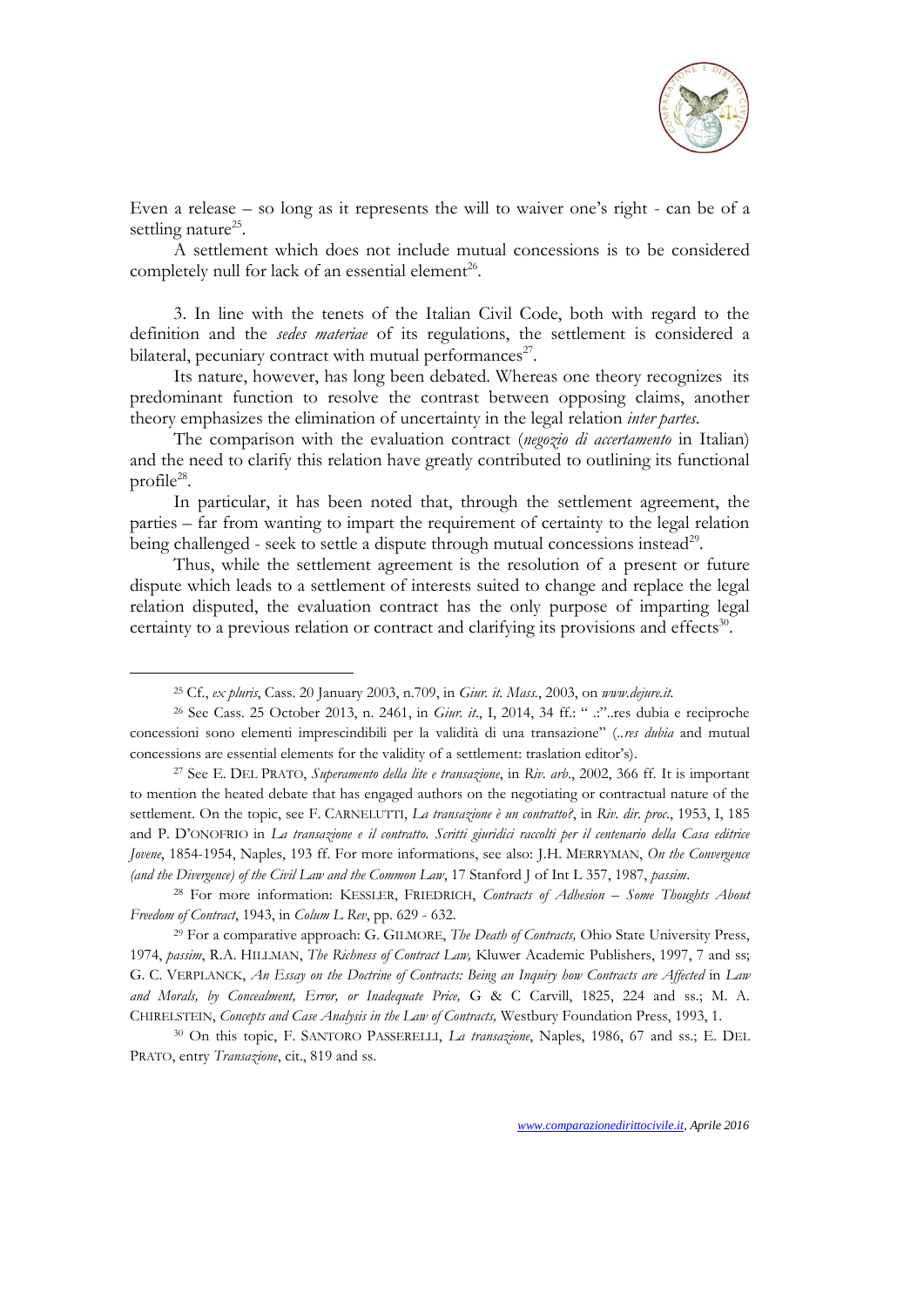

This suggests that the settlement has a clearly constitutive nature: through the requirement *aliquid datum aliquid retentum*<sup>31</sup>, in fact, the parties transform, correct, and possibly extinct *in parte qua* the controversial relation by innovating its content. Conversely, the evaluation contract has declaratory effects<sup>32</sup>, as it presupposes a situation to be evaluated, entailing a statement recognizing the existence of a mandatory or actual relation<sup>33</sup>.

It could happen that, within the general context of a settlement, an evaluation of the pre-existing situation is also made. In that case, the statements of the parties can serve as confessions, but besides the peculiarities of specific cases, courts persist in considering the settlement and the evaluation contract as autonomous patterns that must not overlap.

Although it has been stated *incidenter tantum* that the settlement can be considered a *species* of a broader *genus* of evaluation contracts<sup>34</sup>, the majority of court decisions continue to differentiate its purposes and effects<sup>35</sup>.

4. The second paragraph of art. 1965 CC. provides that «through mutual concessions one can also create, modify or extinguish *legal relations that are different* from the original object of the claims and dispute of the parties».

This is an enlargement of the typical object of the settlement agreement, which extends beyond the relation from which the dispute *inter partes* originated, and gives rise to the so called «mixed settlement»<sup>36</sup>.

<sup>32</sup> As in Cass. 12 March, 2008, n. 6739, in *Riv. dir. civ*., 2009, 201, with annotations by L. BOZZI.

<sup>33</sup> As in A. FALZEA, entry *Accertamento* (Teoria generale), in *Enc. dir*., I, Milan, 1958, 205 ff.

<sup>34</sup> On this topic L. D'AMBROSIO, *Il negozio di accertamento*, Milan, 1996, 29 ff.

-

<sup>35</sup> *Ex pluris* Cass. 17 September 2004, n. 18737, in *Giust. Civ. Mass.*, 2004, 11, which, in reference to the evaluation contract, states the following: "Con tale negozio, infatti, (che a differenza della transazione non ha natura costitutiva, non innovando alla situazione giuridica preesistente), le parti, senza procedere a reciproche concessioni, rimuovono dubbi ed incertezze relativi ad un determinato rapporto giuridico con una regolamentazione nuova, ma corrispondente alla situazione giuridica preesistente" (In fact, through this contract (which unlike the settlement agreement does not have a constitutive nature, as it does not innovate the pre-existing legal situation), without making reciprocal concessions, the parties remove doubts and uncertainties relating to a specific legal relation with new regulations, which nonetheless corresponds to the pre-existing legal situation: translation editor's).

<sup>36</sup> O. LANDO, H. BEALE, *Principles of European Contract Law Parts I and II*. *Prepared by the Commission on European Contract Law*, The Hague 1999; O. LANDO, E. CLIVE, A. PRÜM AND R. ZIMMERMANN*, Principles of European Contract Law Part III*, The Hague, London and Boston ,2003, *passim*; A. SCHWARTZ, R. E. SCOTT, *Contract Theory and the Limits of Contract Law,* 113 YALE L.J. 2003, 541-618.

<sup>31</sup> For comparison, see: D. MARKOVITS, *Contract and Collaboration*, Yale Law Journal 113, 1417– 1518.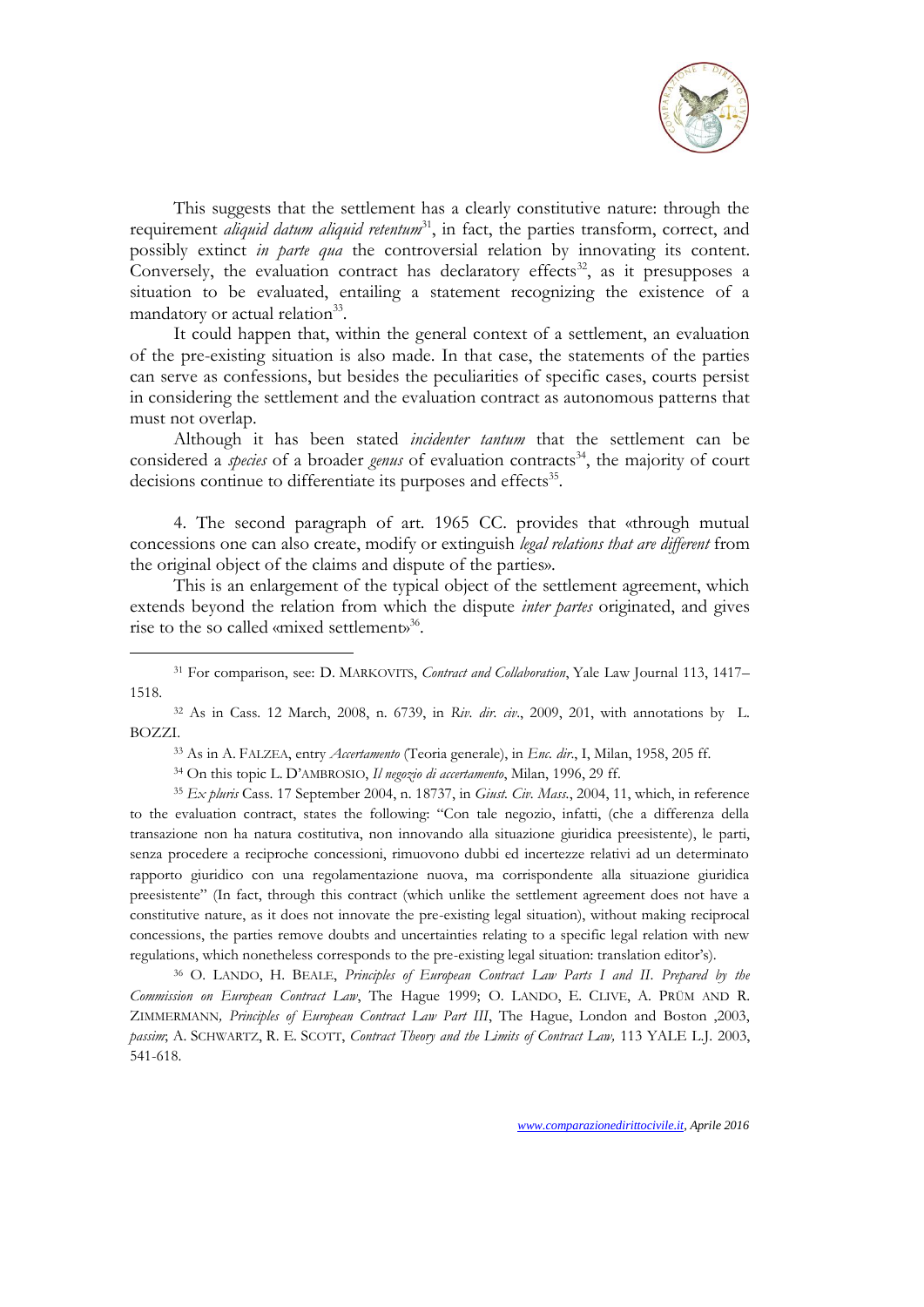

Not unlike the previously addressed issues, the case *de qua* creates classification problems and "typological" overlaps. In fact, decisions concerning the *different* relations involved in a comparative evaluation about mutual concessions are likely to create functional interference with the main relation. In other words, within the complexity of the entire contract, which may also include the resolution of issues unrelated to the settlement, it could be very difficult to determine which is the causal connection that parties have decided to follow, and consequently, which is the regulation that can be practically applied.

A typical case of mixed settlement is the finalization of a contract with binding effects, which is also accompanied by a translational one - in order to settle the dispute, one party gives the other the property of a good that is beyond the original dispute. In the *de qua* case, it is necessary to establish which is the causal connection that regulates the relation emerging from mutual concessions.

In fact, if based on terminology suggestions one adheres to the theory that assimilates this agreement to the category of mixed contracts, the case in point should be seen as a combination of multiple contracts that merge into a single one<sup>37</sup>. The mingling of several contracts that converge into a single type, driven by a common interest of a practical-economic nature, is resolved, as is well known, through two main criteria: *absorption* and *combination*.

The first one considers a certain contract type as prevailing, and bases its regulation on that. The second one uses, in a more complex way, the rules belonging to different converging paradigms.

It is not uncommon to suggest, alternatively, the joint use of the said criteria, provided that the abovementioned regulations are compatible<sup>38</sup>.

However, it has been noted that the reference to mixed contracts and their hermeneutical rules would lead to the risk of neglecting the economic-individual function of the contract, attributing causal prevalence to the contract type that emphasizes the performance brought into the agreement, rather than the objective assigned to it by the parties.

In other words, the *mixed* nature of a settlement concerning relations that are beyond those of the original claim is likely to transform a terminological similarity into a conceptual misunderstanding. Actually, from the perspective of causal connection, one must consider that the mixed settlement follows the same paradigm

<sup>37</sup> As in C.M. Bianca, *Diritto civile*, *Il Contratto*, Milan, 2000, 78 ff.

<sup>38</sup> The same, F. SANTORO-PASSARELLI, *La transazione*, cit., 204 ff. The author classifies this type as a mixed contract through the application of criteria of prevalence (settlement regulations) and combination (concurrent contract regulations).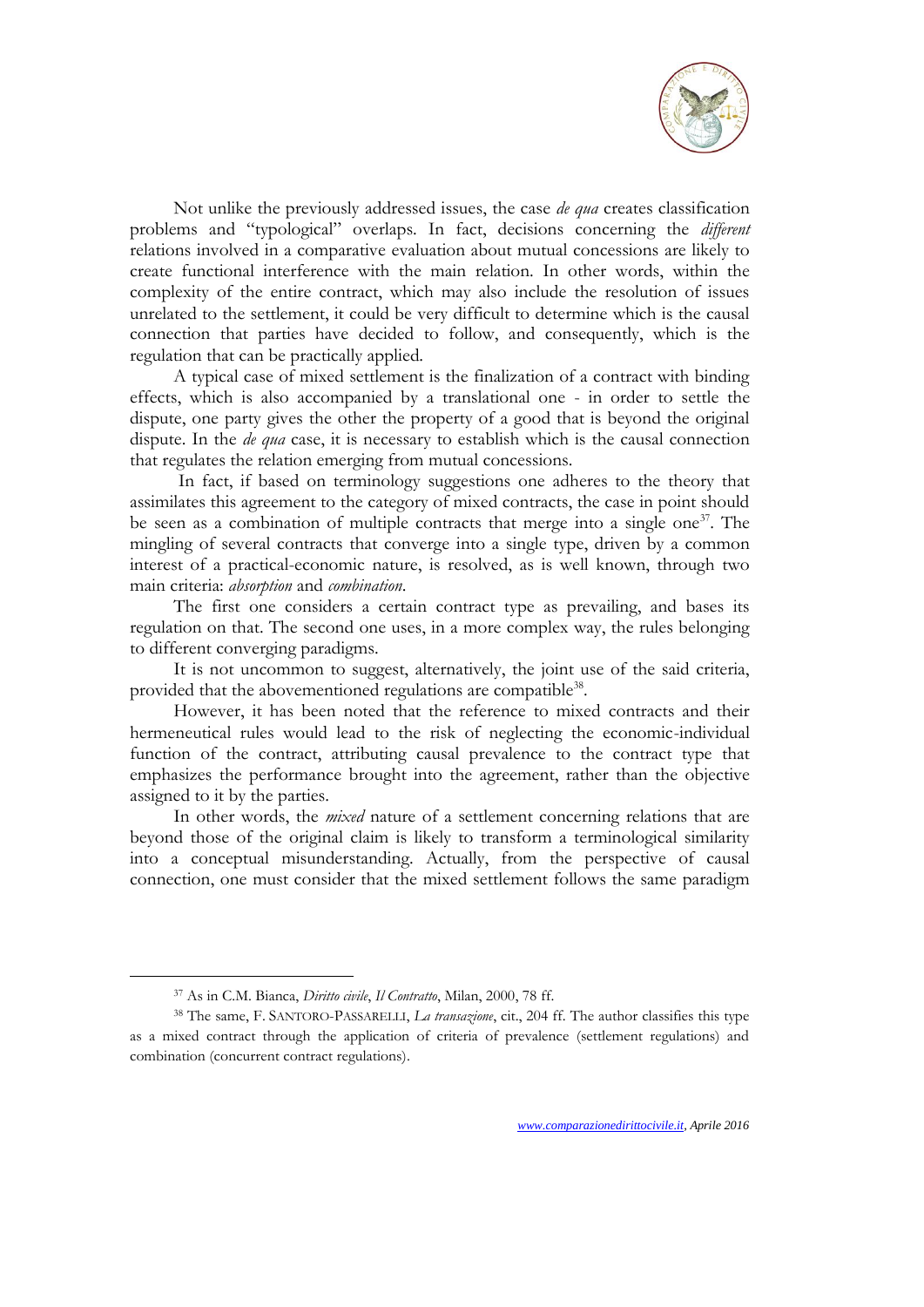

as the simple settlement: the resolution of a dispute, current or potential, through mutual concessions<sup>39</sup>.

The difference between the two theories clearly corresponds to the enlargement of the object of contract, which extends into other relations between the parties, unrelated to the original claim.

Thus, rather than modulating the dogmatic reconstruction of the mixed settlement with reference to the causal connection, this theory has its justification in the enlargement of the relation constituting the object of the future agreement.

In the case of settlement, in fact, the purpose for which the performance is brought into the contract  $-$  i.e. overcoming any disagreements through mutual concessions – assigns a specific function to it, which cannot be modified or altered by the contract types that could theoretically cover the possibly set performance(s)<sup>40</sup>

The fact remains that, in the specificity of the actual case, and notwithstanding the overriding application of the rules previously established for settlements, one can subsequently follow the regulation of the contract referred to by the will of the parties, as it is obviously compatible.

Courts, on their part, have kept a neutral attitude towards the classification of the mixed settlement, by shifting its solution onto the necessity to interpret the will of the parties within the settlement of the ongoing or potential dispute. In fact, from the decisions on the matter, we also find a reference to related agreements among the axiological categories theoretically considered<sup>41</sup>.

-

<sup>41</sup> See the decision of the Supreme Court, which, on a contract concerning the transfer of an asset upon payment and the simultaneous composition of some unsettled relations between the parties, states the following: " La convenzione che regola contestualmente una pluralità di rapporti fra le stesse parti, mediante il ricorso a più schemi negoziali, resta assoggettata ad un'unica disciplina giuridica, anziché, per ciascun rapporto, alla disciplina propria del corrispondente negozio, nel caso in cui ricorra ipotesi di negozio complesso, caratterizzato dalla fusione in una causa unica degli elementi causali concorrenti alla formazione della convenzione medesima, in dipendenza di un unico nesso obiettivo e funzionale, ovvero ipotesi di contratto misto, caratterizzato da una sintesi di elementi propri di più contratti nominati in cui prevalgono quelli di una determinata figura negoziale, non anche nella diversa ipotesi in cui essa si articoli in distinti ed autonomi contratti collegati (da mera occasionalità, od anche

<sup>39</sup> On the same topic E. DEL PRATO, *Contratti misti: variazioni sul tema*, in *Riv. dir. civ*., 2012, 1, 1087. The author points out that the type of contract can be determined on the basis of the purpose to be achieved, just like for the settlement, "… la cui nozione non individua il tipo in base al contenuto di una o entrambe le prestazioni, ma descrive una funzione assolvibile da qualsiasi prestazione di cui le parti possano disporre" (…whose notion does not characterize the type according to the content of one or both performances, but rather describes a function that can be performed by any performance available to the parties: translation editor's). Therefore, the suitability of the settlement to embrace any performance deduced in the contract makes its contractual architecture so wide that the mixed settlement cannot be counted among the mixed contracts.

<sup>40</sup> More in E. DEL PRATO, entry *Transazione*, in *Enc. Dir*., *cit*., 825.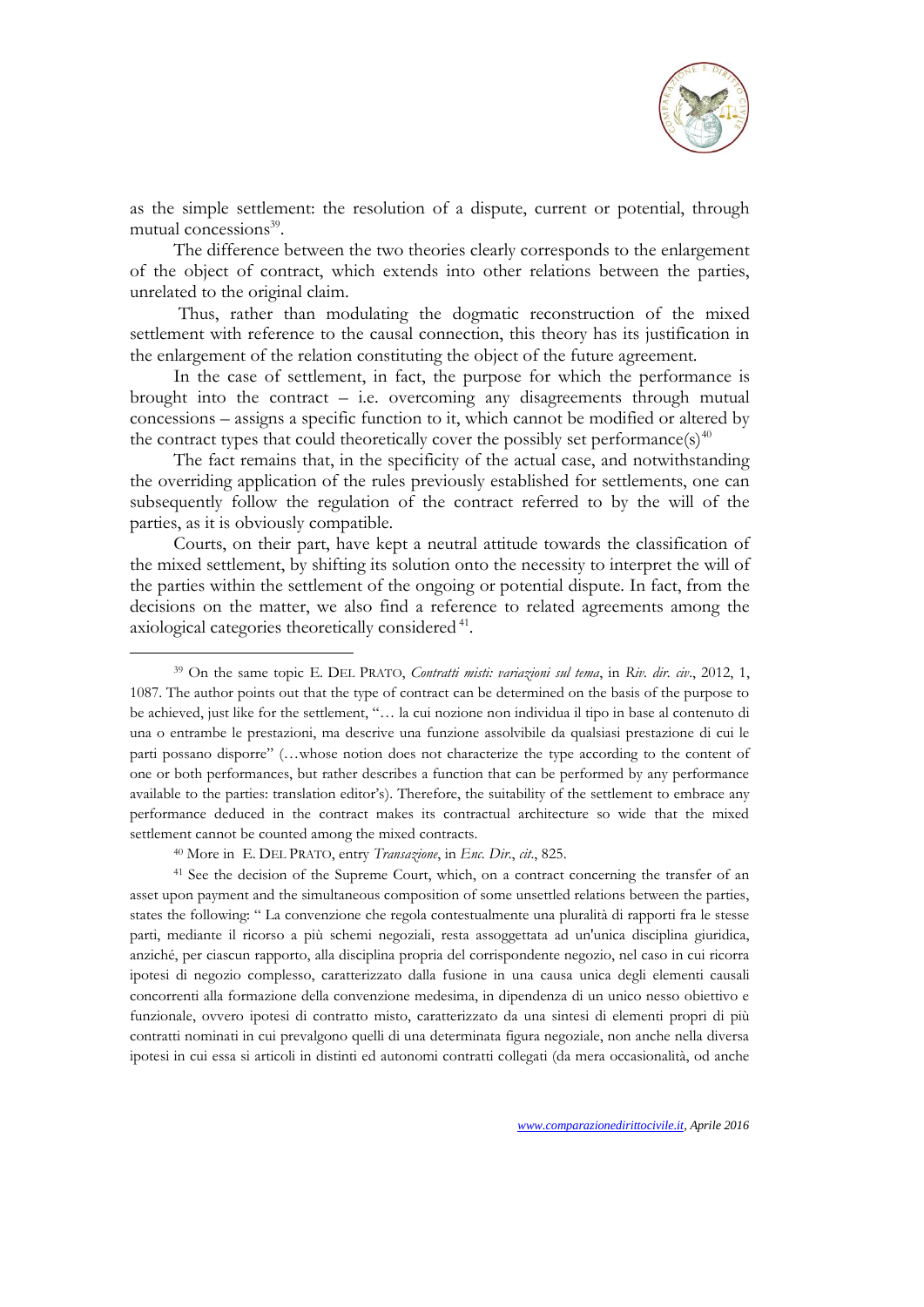

Far from being just a theoretical debate, the plurality of reconstructive hypotheses that range from classifying the contract from a causal perspective (mixed, complex, related agreements), to a simple enlargement of the object of contract, determines significant changes on the practical regulation.

Whereas the mixed contract imposes the need to consider the rules prescribed by individual contracts, the same is not true for the enlargement of the object of contract. In it, the specific case is fully subsumed in the traditional type of settlement,

-

da funzione economica comune), dato che il vincolo di collegamento non vale a sottrarre ciascun contratto al proprio regime giuridico. Pertanto, con riguardo al contratto avente ad oggetto il trasferimento a titolo oneroso di un bene e la contemporanea definizione in via transattiva di alcune pendenze fra le parti, l'applicabilità all'intera convenzione delle norme della vendita o della transazione, ovvero la concorrenza delle une e delle altre per ciascun rapporto (nella specie, al fine della determinazione del prezzo della vendita e del riconoscimento o meno della sua rescindibilità per lesione) postulano, rispettivamente, la riconduzione della convenzione medesima nell'àmbito del negozio complesso o misto, ovvero della ipotesi dei negozi solo collegati (The convention that rules a plurality of relations between the same parties at the same time using multiple contractual patterns remains subject to a single set of regulations, rather than, for each relation, to the regulation of the corresponding contract. This occurs a) in the case of a complex contract, characterized by the merging in one cause of all the causal elements concurring to the formation of the provisions themselves, based on one objective and functional relationship; b) in the case of a mixed contract, which is characterized by a synthesis of elements typical of several standard contracts where those of a particular contract type prevail, and not in the divergent case in which it is divided into distinct and independent contracts linked together (by mere occasionality, or even by a common economic function), since the bond of connection is not sufficient to save each contract from its own regulation. Therefore, in reference to a contract concerning the transfer of an asset upon payment and the simultaneous composition of some unsettled relations between the parties, the applicability to the entire convention of the rules of sale or settlement, or the concurrency of the former or the latter for each relation (in the case in point, in order to determine the price of sale and the recognition of its rescindibility for damages) imply, respectively, the attribution of the convention itself to the set of complex or mixed contracts, or the case of merely connected contracts: traslation editor's). Cf. Cass. 5 April 1984, n. 2217, in *Giust. Civ. Mass.*, 1984, on *[www.dejure.it.](http://www.dejure.it/)* Court decisions have also supported the thesis of contract connection, according to which the prevailing function must be the settling one, functionally connected to the *second* contract that the parties have meant to reference: " La fattispecie ex art. 1965 c.c. può essere correttamente inquadrata nello schema del collegamento negoziale in cui si integrano due cause: una prima relativa all'operazione economica nel suo complesso, una seconda, relativa al diverso rapporto contrattuale, mediante il quale le parti convengono di risolvere la controversia, avente la causa propria del tipo utilizzato" (The case *ex* art 1965 C.C. can be correctly framed into the type of contract connection that integrates two causes, the first referring to the financial operation as a whole, and the second referring to the different contractual relations, through which the parties agree to settle the dispute, having its cause in the type that has been used: traslation editor's), in *Comm. al cod. civ.,* artt. 1882- 1986, edited by P. Cendon, Milan, 2010, 1167.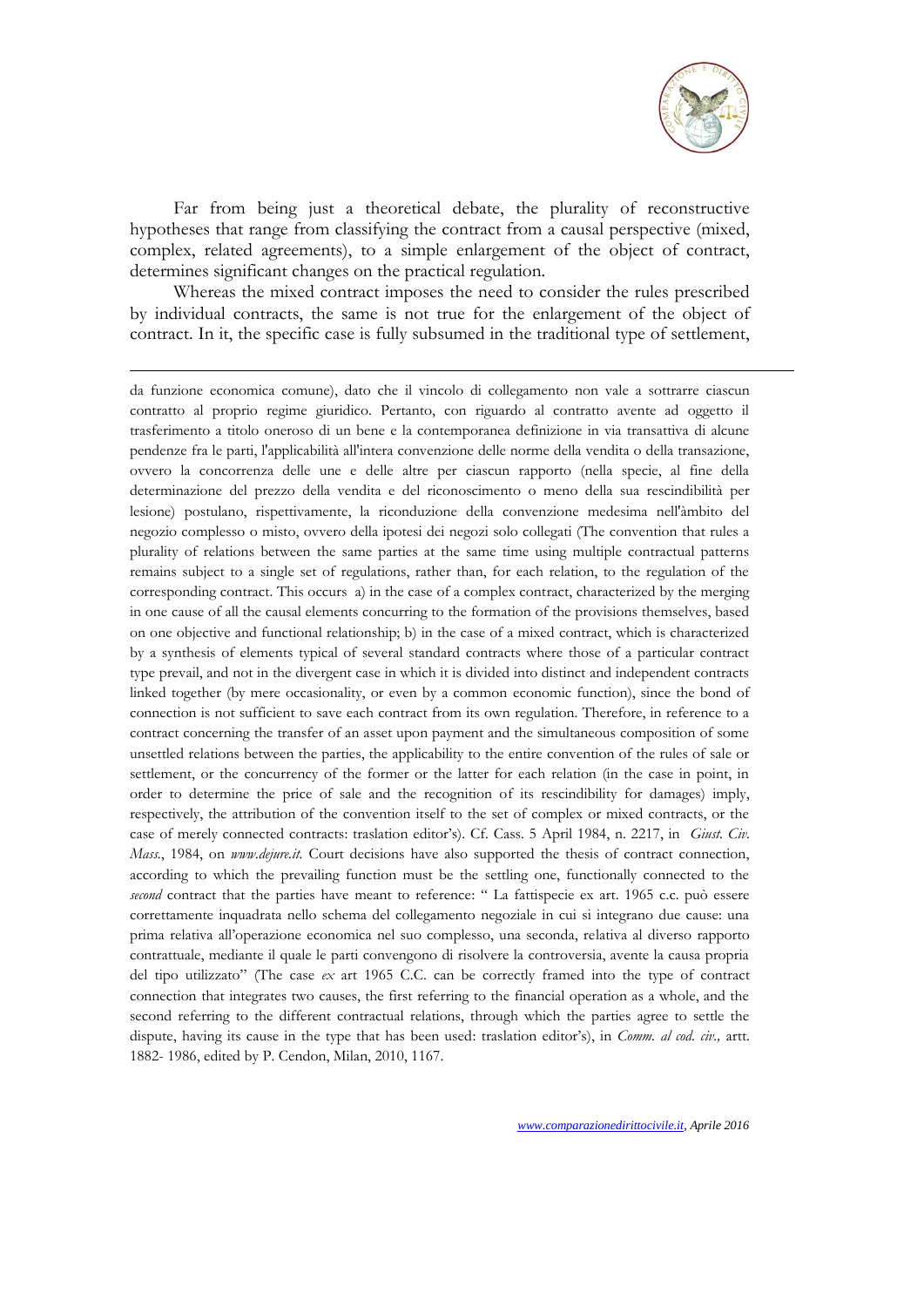

and only marginally is there room for the regulation of the contract to which the performance belongs, provided there is no incompatibility.

In line with the indications given by courts, a clear need emerges for case observations that can guide the solution to the problem through the interpretation of the will of the parties when signing the settlement agreement.

One can argue that the absorption or non-absorption into the settlement of performances deviating from the specific object of the claim that the parties include in the settlement agreement has its origin in the role that the will of the parties has within the definition of the ongoing or potential dispute. If this is just an opportunity, but not the main reason, to justify the transfer of assets, one can see a problem of autonomous causal evaluation with the latter. Conversely, when the object of the distinct performances can be traced back *latu sensu* to the controversy, there will be an absorption of these cases into the typical function of the settlement agreement, since there is no room for independent evaluation of the contract to which the performances in question belong.

5. The hermeneutical difficulties encountered with mixed settlements resurface even more dramatically when it comes to novation settlements<sup>42</sup>, which offer real interpretational disorientation to those who attempt to provide a unified account<sup>43</sup>.

The *innovative* effect, ingrained in any possible settlement agreement aimed at the resolution of a legal dispute through mutual concessions, can often lead to overlaps with that of *novation*, which is also the result of a modification of a legal relation originally existing between the parties. The panorama of doctrinal opinions regarding the parameters distinguishing the conservative and the novation type is fragmented and discontinuous.

It ranges from one thesis that denies any difference between the two hypotheses, considering the novation effect typical of any settlement<sup>44</sup>, to another that hinges the core of distinction on the declaratory effect of the former against the constitutive effect of the latter<sup>45</sup>.

Another theory argues that it is necessary to evaluate the will expressed by the parties when finalizing the settling *pactum*. A novation settlement can only exist if there has been an express will from the parties to extinguish the previous obligation, in line with the traditional notion of novation, as a typical means of extinguishing

<sup>42</sup> For a largest comparative approach: A. KULL, *Disgorgement for Breach, the 'Restitution Interest,' and the Restatement of Contracts*, in *Texas Law Review*, *79*, 2001, 2021–2053; A. SCHWARTZ, R. SCOTT, *Contract Theory and the Limits of Contract Law*, in *Yale Law Journal*, 113, 2003, 541–619.

<sup>43</sup> This is argued by V. GENNARI, *La risoluzione della transazione novativa*, Milan, 2005, 139 ff.

<sup>44</sup> P. D'ONOFRIO, *Della transazione*, in *Comm. Scialoja e Branca*, Bologna - Rome, 1974, 282 ff.

<sup>45</sup> On the declarative nature of the settlement, F. CARRESI, *La transazione*, in *Tratt. Vassalli*, IX, Turin, 1956, 228 ff.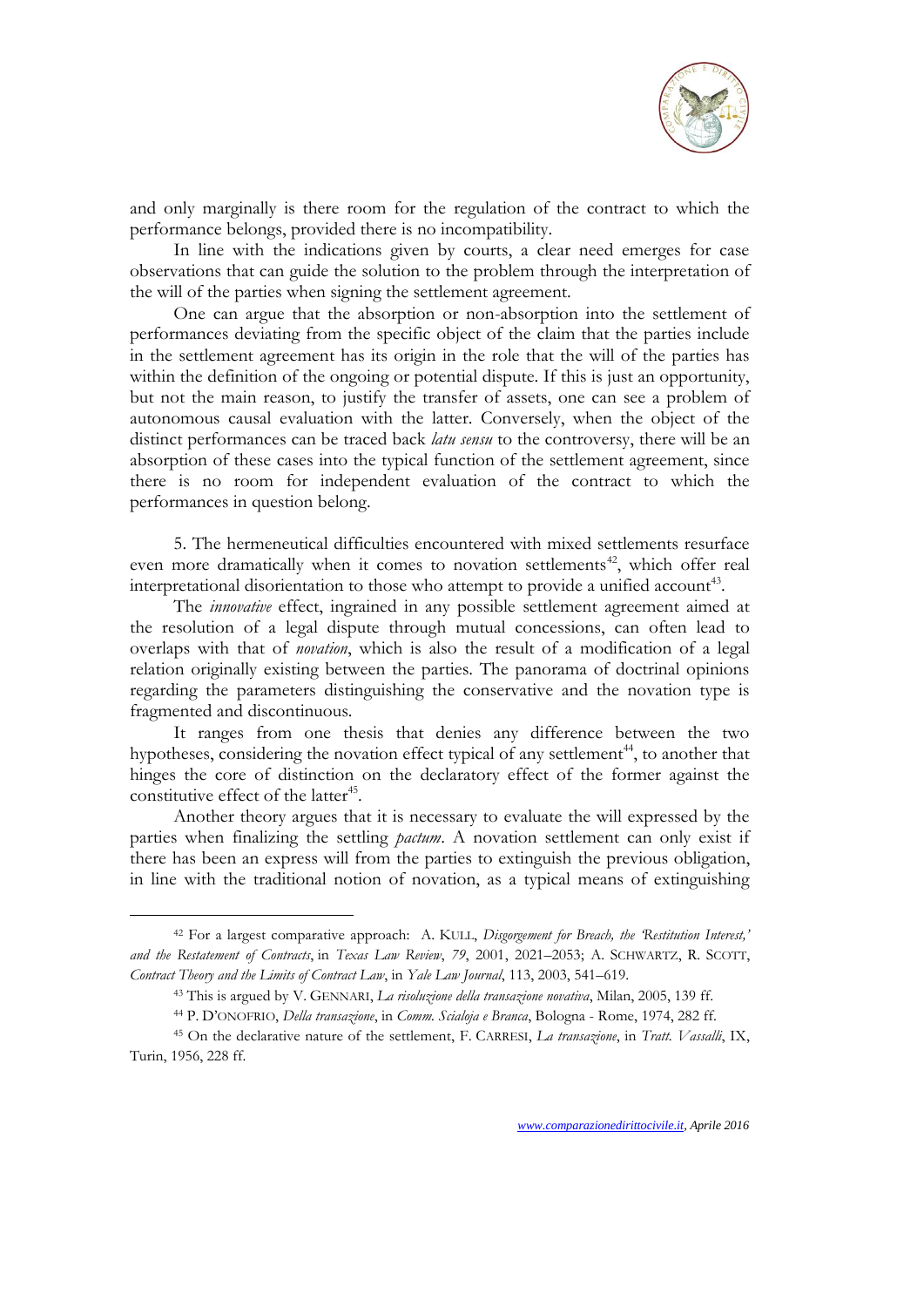

obligations without payment, composed not only by the modification of the original obligation in its title or object (*aliquid novi*), but also by the unequivocal desire to reset the previous relation through the creation of a new *vinculum iuris* (*animus novandi*). Yet, on the approach to the regulation of obligation, opinions differ: for some, the express will to *innovate* the disputed relation (*animus novandi*) would be enough; for others, there should be an indivisible union between the subjective and the objective element  $inted^{46}$ .

Much more complex is the interpretation which, by following the indications of the courts, has specified and perfected the distinguishing elements in the two types of settlement.

Older judgments rest on the necessity of an *animus novandi* at one with *aliquid novi*, to be understood as a relation that is different from the original and, above all, "incompatible" with the previous one, which is the result of the arisen dispute $47$ . Subsequently, incompatibility has come to be understood as the result of (even partial) waivers to the respective claims aiming at modifying, by means of discharge, the previous situation, as well as specifying the subjective element, to be interpreted as an express will to unambiguously extinguish the previous situation<sup>48</sup>.

Despite perfecting the parameters for the *discrimen*, court decisions have not been able to dispel a good number of doubts regarding regulation differences between conservative (or simple) settlement and novation settlement. Some uncertainties remain about determining the required "incompatibility", but, above all, one wonders about the problem concerning the possible resurgence of the disputed relation in case of non-fulfillment of the new contract.

According to most judicial authorities<sup>49</sup>, in fact, one of the traits distinguishing the two types concerns the legal effects resulting from a terminated contract, whereas,

<sup>46</sup> See the account in E. VALSECCHI, *La Transazione*, in *Tratt. Cicu e Messineo*, XXXVII, Milan, 1954, 434 ff.

<sup>47</sup> Cass. 9 December, 1996, n.10937, in *Giur. it*., 1998, 932 ff.

<sup>48</sup> Cf. Cass. 16 November 2006, n. 24377, as in *[www.dejure.it.](http://www.dejure.it/)*

<sup>49</sup> As in Cass. 26 January, 2006, n.1690, in *Giust. Civ. Mass.*, 2006, 1, " Nell'ipotesi in cui un rapporto venga fatto oggetto di una transazione e questa non abbia carattere novativo, la cosiddetta mancata estinzione del rapporto originario discendente da quel carattere della transazione significa non già che la posizione delle parti sia regolata contemporaneamente dall'accordo originario e da quello transattivo, bensì soltanto che l'eventuale venir meno di quest'ultimo fa rivivere l'accordo originario, al contrario di quanto invece accade qualora le parti espressamente od oggettivamente abbiano stipulato un accordo transattivo novativo, cioè implicante il venir meno in via definitiva dell'accordo originario, nel qual caso l'art. 1976 c.c. sancisce, con evidente coerenza rispetto allo scopo perseguito dalle parti, l'irrisolubilità della transazione (salvo che il diritto alla risoluzione sia stato espressamente pattuito" (In the event that a relation is made the object of a settlement and it does not have a novation purpose, the so called non-extinction of the original relation deriving from that trait of the settlement does not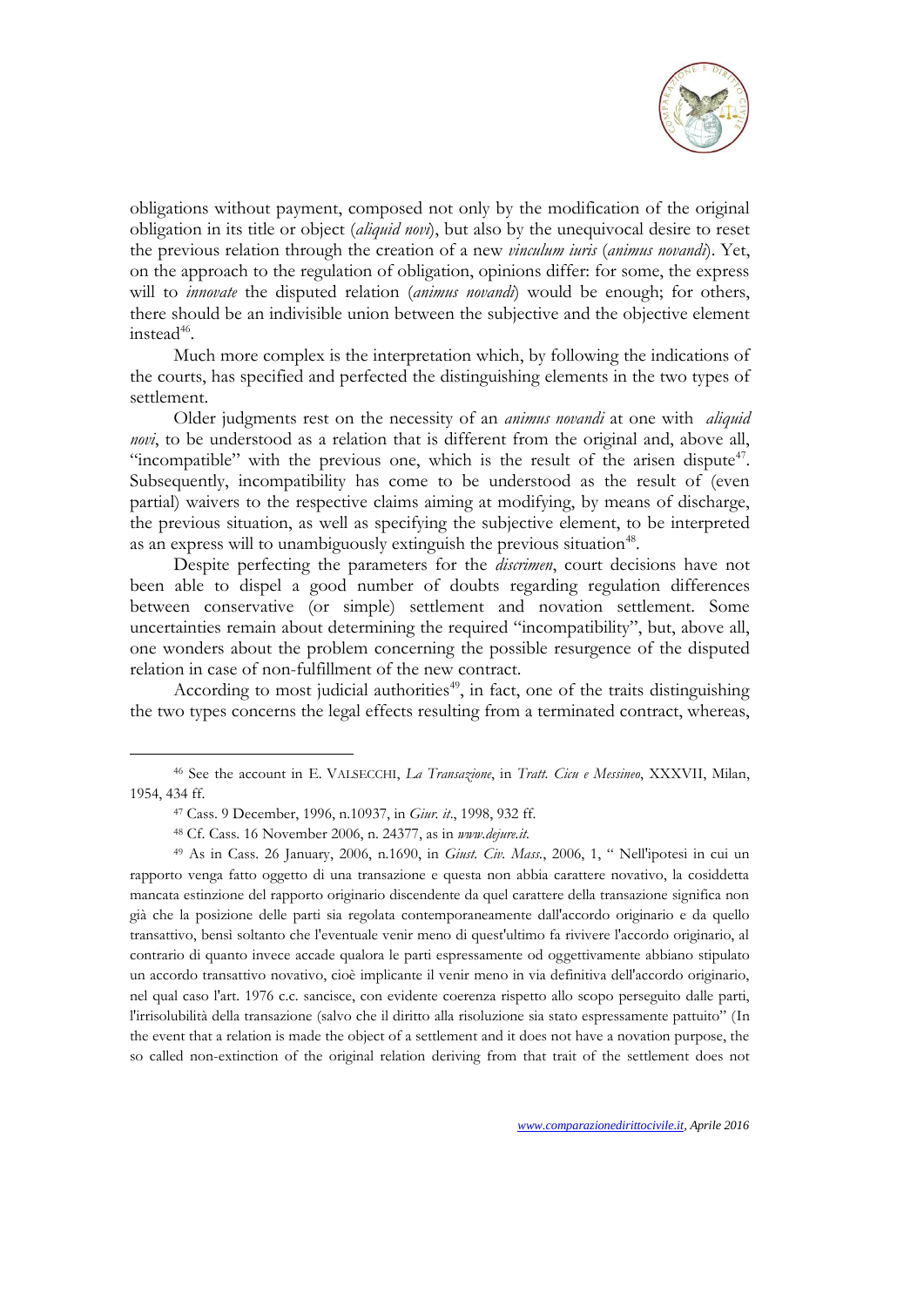

in the case of traditional settlement, one would see the resurgence of the old contract, averted in the case of novation settlement.

On the base of this assumption, only the novation effect, accompanied by the requirements specified by court preclusions, is able to reset the original agreements in a definitive way.

This position is also supported by the normative data, i.e. the combined provisions of art. 1976 C.C. regarding the resolution of settlements and art. 1458 C.C., regarding the *ex tunc* effects of the resolution, which suggests, in the prevalent view, that only the novation settlement entails the impossibility of enforcing the settlement for non-fulfillment, unless that right has been expressly stated.

Actually, on a closer inspection that connects the issue *de qua* to the general traits of the settlement agreement with special regard to the causal profile, we find that by accepting the aforementioned solution, the basic purpose of the settlement fails. This, in fact, reverses the premises of the legal argument according to which the novation settlement is a *species* of the broader *genus* of conservative settlement<sup>50</sup>.

The most defining trait of the transaction, which identifies its typical function, is the resolution of the dispute, ergo the creation of an extinctive effect of the original claims which, through the settlement agreement, are transformed into a new and different self-regulation of interests.

If such an extinctive effect is confined to the novation settlement alone which requires, in order to be practically applied, all the court specifications and allowing, in the remaining cases, the resurgence of the previous order of interests, then the very *ratio* of the settlement as a tool to resolve the *res litigiosa* (and with it, the pre-existing situation) disappears.

By this, we do not mean to take our distance from the normative data, but only to provide an interpretation that reflects the nature of the settlement agreement.

The compliance with art. 1976 C.C. which allows the resolution by nonfulfillment of the non-novation settlement does not automatically imply the resurgence of the original relation, which is not necessarily related to the *ex tunc* effect of the resolution ex art. 1458 C.C.

The resolution actually concerns the settlement agreement and, with it, the mutual concessions therefrom deriving. The *ex tunc* effect is produced, evidently,

-

50 Criticism on this topic is in L. M. PETRONE, *La transazione novativa: un contratto in cerca di autore!*, in *Obbl. e Contr*., 2009, 4 ff.

mean that the position of the parties is simultaneously regulated by the original contract and the settlement agreement, but rather that, if the latter fails, the original contract is back into force. The same does not apply when the parties have expressly and objectively finalized a novation settlement which implies the termination of the original contract, in which case art. 1976 C.C. states, in clear consistency with the aim pursued by the parties, that the settlement is unresolvable (unless the right to resolution has been expressly agreed): translation editor's)».